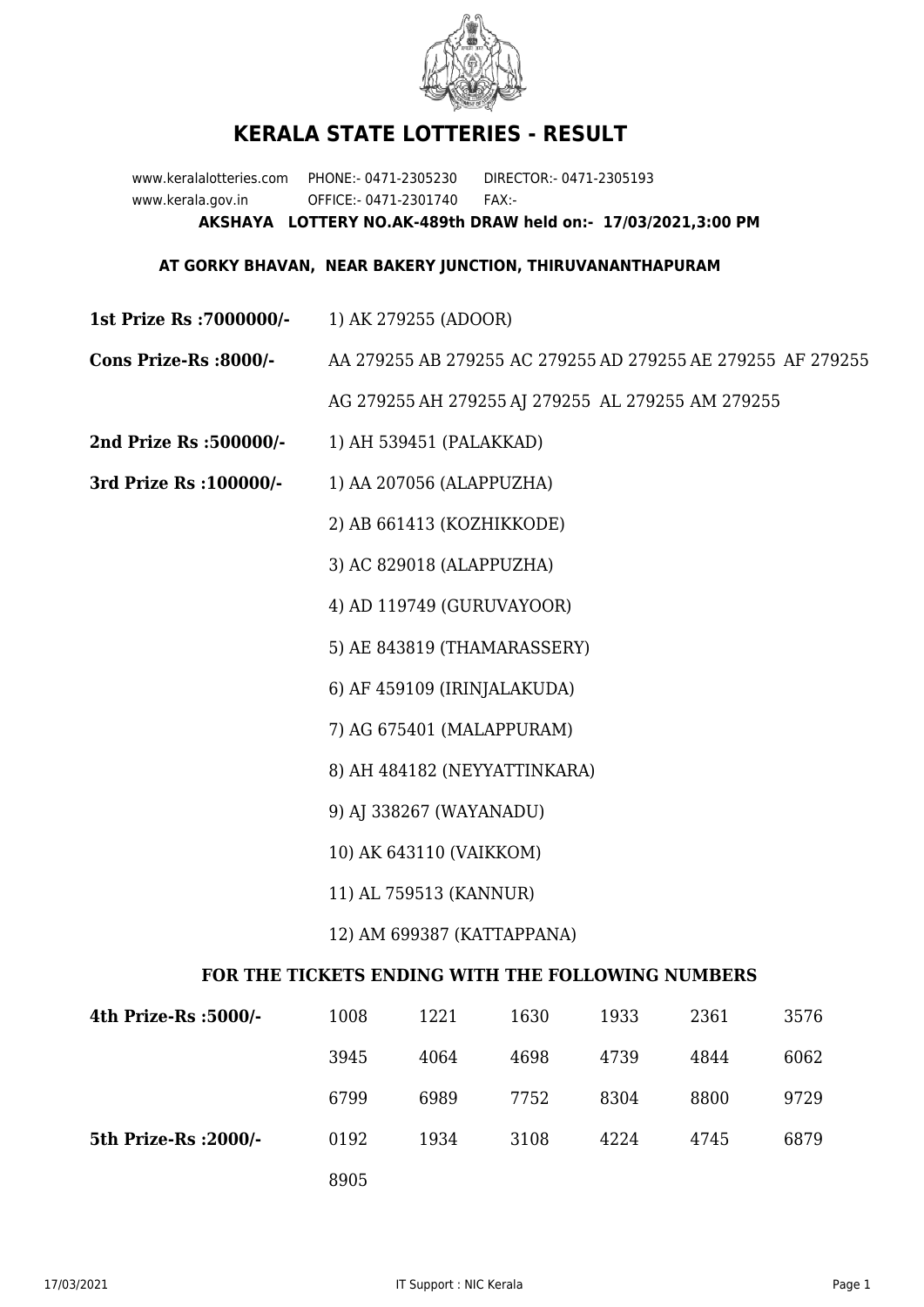| 6th Prize-Rs : 1000/- | 0295 | 1183 | 2103 | 2153 | 2987 | 3182 |
|-----------------------|------|------|------|------|------|------|
|                       | 3545 | 3762 | 3929 | 4711 | 5135 | 5719 |
|                       | 6398 | 6597 | 6877 | 7256 | 7631 | 8217 |
|                       | 8504 | 8803 | 8907 | 9309 | 9544 | 9696 |
|                       | 9860 | 9986 |      |      |      |      |
| 7th Prize-Rs :500/-   | 0008 | 0020 | 0047 | 0059 | 0324 | 0388 |
|                       | 0519 | 0716 | 0979 | 0991 | 1026 | 1037 |
|                       | 1366 | 1440 | 1501 | 1509 | 1787 | 1819 |
|                       | 1950 | 1973 | 2091 | 2334 | 2371 | 2584 |
|                       | 2654 | 2925 | 3039 | 3062 | 3211 | 3381 |
|                       | 3394 | 3550 | 4079 | 4270 | 4463 | 4658 |
|                       | 4819 | 4824 | 4984 | 5398 | 5410 | 5553 |
|                       | 5571 | 5616 | 5744 | 5862 | 5953 | 5995 |
|                       | 6110 | 6265 | 6527 | 6711 | 6755 | 6823 |
|                       | 7165 | 7257 | 7412 | 7601 | 7607 | 7669 |
|                       | 7781 | 8033 | 8297 | 8361 | 8853 | 8879 |
|                       | 9117 | 9219 | 9304 | 9420 | 9588 | 9740 |
| 8th Prize-Rs : 100/-  | 0179 | 0239 | 0240 | 0283 | 0337 | 0340 |
|                       | 0375 | 0531 | 0572 | 0597 | 0877 | 0904 |
|                       | 1025 | 1129 | 1187 | 1188 | 1585 | 1714 |
|                       | 1746 | 1932 | 2150 | 2191 | 2417 | 2460 |
|                       | 2733 | 2796 | 2851 | 2879 | 2881 | 2908 |
|                       | 2944 | 2964 | 2967 | 3065 | 3131 | 3132 |
|                       | 3151 | 3262 | 3321 | 3357 | 3431 | 3472 |
|                       | 3475 | 3594 | 3711 | 3859 | 3949 | 3995 |
|                       | 4008 | 4145 | 4148 | 4163 | 4179 | 4687 |
|                       | 4939 | 5006 | 5050 | 5119 | 5128 | 5148 |
|                       | 5340 | 5663 | 5690 | 6023 | 6360 | 6386 |
|                       | 6395 | 6401 | 6402 | 6496 | 6501 | 6554 |